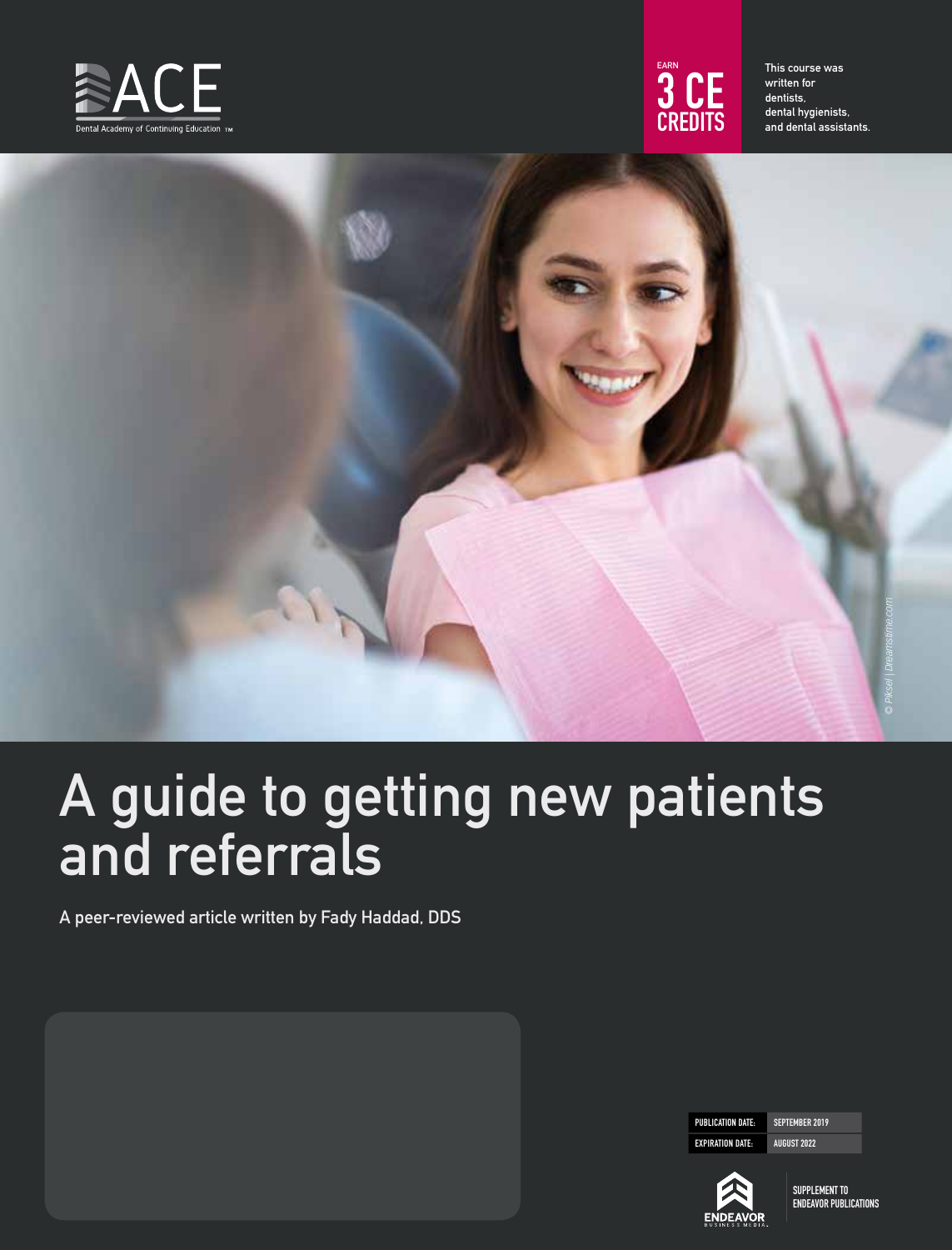## EARN 3 CE CREDITS

## A guide to getting new patients and referrals

#### **ABSTRACT**

Every dental practice requires new patients and referrals to remain viable. Methods of gaining new patients and referrals include accepting dental insurance, internal practice marketing, and external marketing campaigns. The decision to accept insurance requires knowledge of types of insurance and contract evaluation. Internal marketing consists of satisfaction surveys, reward systems, and consistent communication. External strategies include advertising, accepting insurance, and social media presence. Technological advances, including automated patient recall systems, should be considered.

#### EDUCATIONAL OBJECTIVES

At the conclusion of this educational activity, participants will be able to:

- 1. Identify different types of dental practice marketing.
- 2. Evaluate which types of marketing will work for each individual practice.
- 3. Tailor and implement a marketing strategy and evaluate its effectiveness.

This continuing education (CE) activity was developed by the PennWell dental group, an operating unit of Endeavor Business Media, with no commercial support.

This course was written for dentists, dental hygienists, and dental assistants, from novice to skilled.

**Educational methods:** This course is a self-instructional journal and web activity.

**Provider disclosure:** Endeavor Business Media neither has a leadership position nor a commercial interest in any products or services discussed or shared in this educational activity, nor with the commercial supporter. No manufacturer or third party had any input in the development of the course content.

**Requirements for successful completion:** To obtain three CE credits for this educational activity, you must pay the required fee, review the material, complete the course evaluation, and obtain a score of at least 70%.

**CE planner disclosure:** Laura Winfield, Endeavor Business Media dental group CE coordinator, neither has a leadership nor commercial interest with the products or services discussed in this educational activity. Ms. Winfield can be reached at lwinfield@endeavorb2b.com

**Educational disclaimer:** Completing a single continuing education course does not provide enough information to result in the participant being an expert in the field related to the course topic. It is a combination of many educational courses and clinical experience that allows the participant to develop skills and expertise.

**Image authenticity statement:** The images in this educational activity have not been altered.

**Scientific integrity statement:** Information shared in this CE course is developed from clinical research and represents the most current information available from evidence-based dentistry.

**Known benefits and limitations of the data:** The information presented in this educational activity is derived from the data and information contained in reference section. The research data is extensive and provides a direct benefit to the patient and improvements in oral health.

**Registration:** The cost of this CE course is \$59 for three CE credits.

**Cancellation and refund policy:**Any participant who is not 100% satisfied with this course can request a full refund by contacting Endeavor Business Media in writing.



Endeavor designates this activity for 3 continuing educational credits.

Dental Board of California: Provider 4527, course registration number CA code: 03-4527-15417

*"This course meets the Dental Board of California's requirements for 3 units of continuing*   $education$ .

Endeavor Business Media is designated as an approved PACE program provider by the Academy of General Dentistry (AGD). The formal continuing dental education programs of this program provider are accepted by the AGD for fellowship, mastership, and membership maintenance credit. Approval does not imply acceptance by a state or provincial board of dentistry or AGD endorsement. The current term of approval extends from (11/1/2015) to (10/31/2019) Provider ID# 320452.

#### ADA CERP<sup>®</sup> Recognition Program

Endeavor Business Media is an ADA CERP–recognized provider

ADA CERP is a service of the American Dental Association to assist dental professionals in identifying quality providers of continuing dental education. ADA CERP does not approve or endorse individual courses or instructors, nor does it imply acceptance of credit hours by boards of dentistry.

Concerns or complaints about a CE provider may be directed to the provider or to ADA CERP at ada.org/goto/cerp.





**Go online to take this course.**  DentalAcademyofCE.com QUICK ACCESS CODE 15417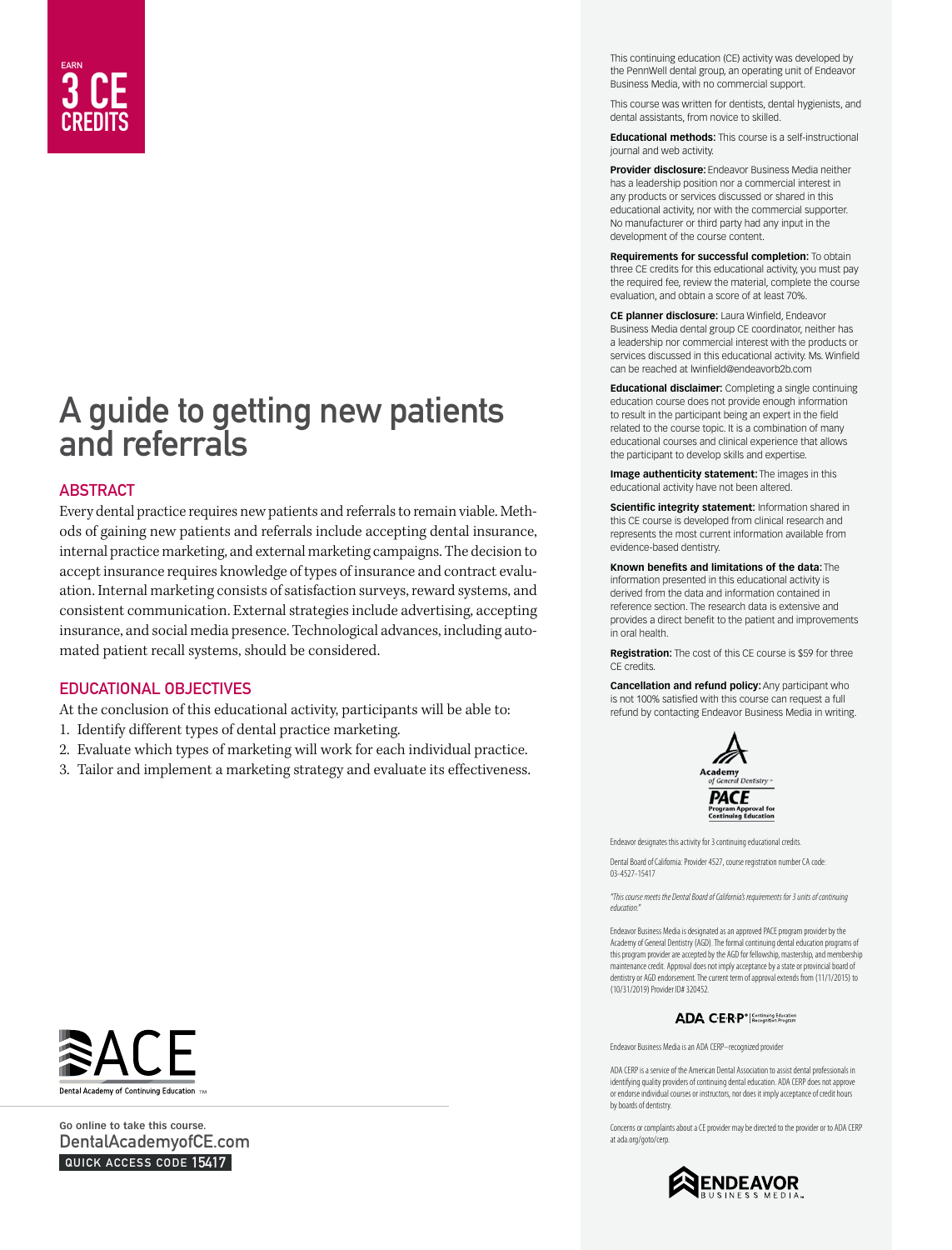#### INTRODUCTION

It goes without saying that patients are the lifeblood of any dental practice. While graduating from dental school and receiving a license to practice is the mandatory start, running a dental practice is often a messy, hands-on learning experience. Attracting and retaining new patients and winning patient referrals are sometimes more challenging tasks than finding that pesky MB2 root. Most dental schools address this challenge in their curriculum but not comprehensively enough to give the average student a comfortable start in private practice. After a few decades of experience running a private practice, it becomes clear which methods work best for each individual practice and dentist. Since every practice is different, and every dentist's goals are different, it is essential to tailor approaches according to individual situations. What works in some areas might not work as well in others. After completion of this article, readers should be able to identify which methods will work best for them, and which will not. Some methods that will be examined include accepting insurance, internal marketing, external marketing, and the use of technology. Each method has its benefits and drawbacks, and a combination of methods may be what works best for the practice.

#### DENTAL INSURANCE

**Fee-for-service:** Dental insurance comes in many forms and policies. The traditional insurance policy often offers the highest degree of compensation for services and is also known as fee-for-service. The insurance company requests a copy of the office's fee schedule prior to affecting the policy, and a claim is submitted after the service is rendered. Often, there is an annual maximum coverage, and the patient may be billed for any uncovered services. While these policies are best for the provider, the availability of these policies to patients is dwindling as corporations seek to cut operating costs and maximize profits. It makes sense for most practices to accept most traditional dental insurance policies.

**PPO:** The next level of coverage is participation in a Preferred Provider Organization (PPO). This type of policy consists of a predetermined fee schedule that the dentist must agree to in order to become a provider. These fees are often deeply discounted and may fall to just 50%–65% of the full fee. Each PPO contract will likely contain a clause forbidding the dentist to bill the difference to the patient. Some even contain a clause prohibiting the dentist from performing services that are not covered under the policy, so each contract should be carefully evaluated before agreement. Most basic services are covered; however, many procedures require preapproval from the insurance company prior to completion. Many companies have begun offering PPO policies in lieu of traditional insurance policies, and their prevalence has increased greatly.

**DMO:** Another form of dental insurance that patients can purchase is the Dental Maintenance Organization (DMO). This policy pays the provider a monthly fee for each patient who lists that provider as his or her dentist. The fee varies by location and is often in the \$8–\$15 range. The more patients on the roster, the more the dentist collects each month. While there is often an additional co-pay for services rendered, it is often very low and rarely covers overhead expenses. DMOs are now the most commonly carried type of dental insurance by patients and have the lowest monthly cost to the patient.

Accepting insurance will likely mean accepting a lower fee for services. This may seem counterproductive, but there are benefits that can translate into a healthy practice over time. Most patients who carry dental insurance through their employers are highly reluctant to go to dentists who are not in their network. By accepting insurance, an office will be placed on the list of participating providers that is given to each patient. If a dentist is new to the list, he or she will often be designated as a practice that is accepting new patients. This gives the dentist an important opportunity to get patients through the door and in the chair.

It may be financially and emotionally difficult to accept lowering fees, but the critical first step is getting patients through the doors. Remember, most patients have friends and families, and those friends and families may have better policies or no insurance at all. The goal is to get these patients to refer their families and friends. This won't happen until they have experienced and appreciated the practice's services. Accepting insurance once doesn't mean the dentist must accept it forever. Once the dentist has met the obligations of the contract, the dentist is free not to renew the contract. Patients who are happy with their current providers will be reluctant to change offices. Many of them will inquire about alternative polices offered by their employers, and many of them will elect to pay out of pocket for services. Accepting insurance is undoubtedly the easiest way to attract new patients to the practice. It can be a great tool in building up a patient base that will become a source of referrals as the practice grows.

#### INTERNAL MARKETING

Once patients walk through the door and into the chair, influencing their decision to refer friends and family is the next goal. In patients' minds, there are several factors that will contribute to this decision. Internal patient marketing is critical in swaying their decision to refer. Internal marketing does not mean badgering patients until they send a referral or pay for a new service. Internal marketing can be a subtle, suggestive approach that doesn't feel like a sales campaign to patients.

**Patient surveys:** Before beginning an internal marketing campaign, it is highly beneficial to learn which areas of the practice are already great and which need improvement. Patient feedback is a critical source of information. Feedback is usually more genuine if it is given anonymously. Patient surveys are an easy way to gain insight into the practice's strengths and weaknesses. They can be handed to patients at the end of the appointment with a self-addressed stamped envelope or can be requested electronically through text or email. Questions on the survey should reflect the areas of the practice that tend to generate the greatest number of referrals. Critical questions include opinions on office cleanliness, staff friendliness, perceived value of service, and, of course, likeliness to refer a friend or family member. Written feedback should also be encouraged although it is not required. Critical comments from patients should be expected and treated with gratitude. As the saying goes, a satisfied patient may tell one or two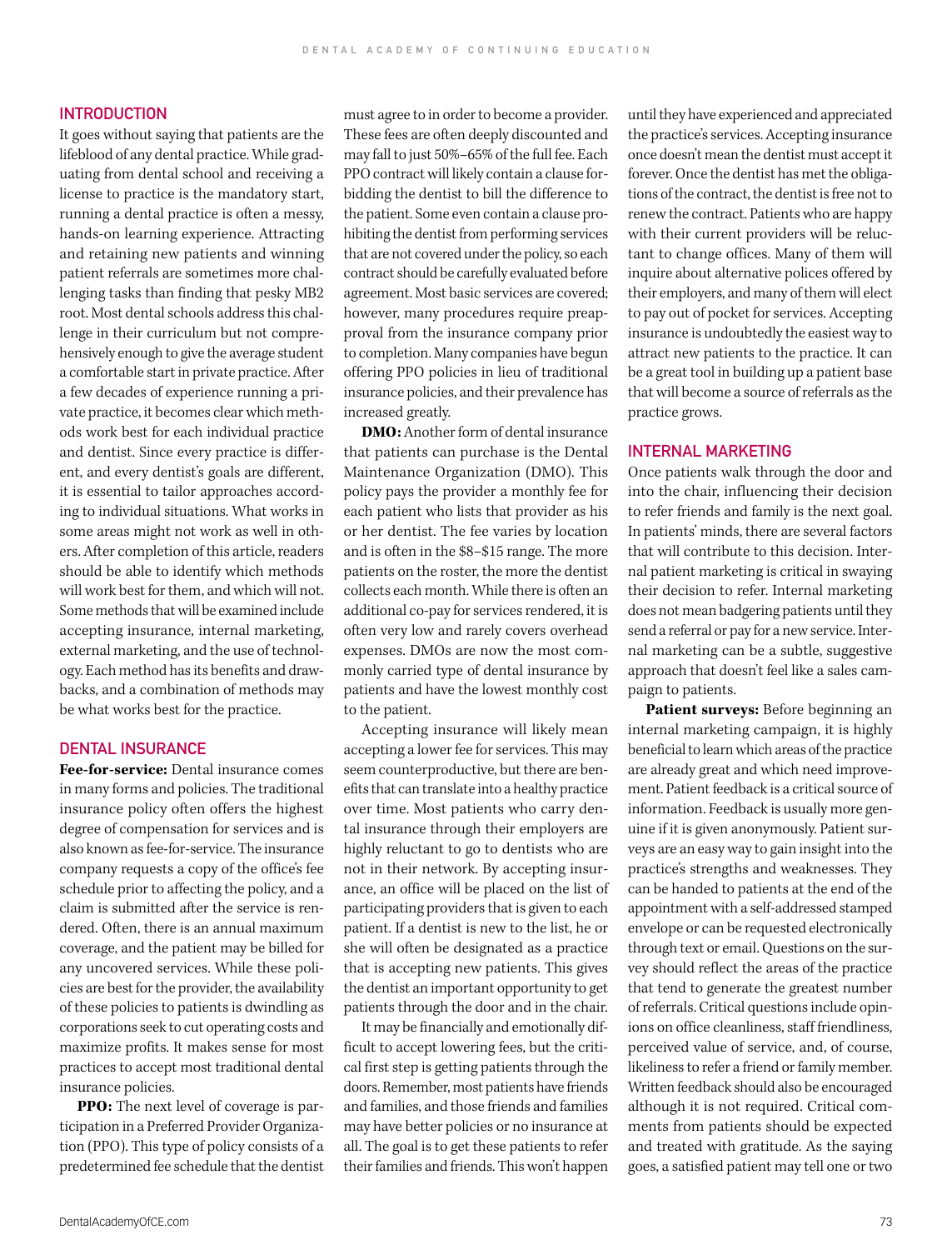people, but an unsatisfied patient will tell anyone who will listen. Once the practice is consistently receiving positive feedback, an internal marketing campaign should be considered and implemented.

Internal marketing campaigns focus on marketing techniques to existing patients. They can consist of thank-you gifts for each referral, recall reminder phone calls or text messages, or free services provided by the dentist. An overbearing internal marketing campaign can be counterproductive to gaining referrals. After all, patients want to feel like they are cared-for members of the practice and not a source of referrals and services. Once they identify a dentist as *their* dentist, they are already very likely to stay with that dentist for the duration of his or her career.

**Ask for referrals:** Asking for referrals is an important and often-overlooked source of gaining new patients. Asking for referrals is not the same as demanding referrals. The best time to ask for a referral is right after a patient makes a positive comment about the practice or services. It should be conversational in nature and not sound forced or scripted. For example, the dentist just placed four denture-stabilizing mini-implants in a patient with an edentulous mandible. The patient can now function with greater comfort and is highly satisfied. This would be the perfect time to inquire if the patient knows anyone else who is frustrated with a lower complete denture. Chances are they do know someone. If they say yes, hand them a business card and ask them to pass the card to that person. Or perhaps the dentist just gave a painless injection to the patient. The patient praises the dentist's technique. The dentist should respond with a pledge to always make each procedure as painless as possible. The message to the patient is that their dentist values their comfort. If that patient is in a conversation with a friend or family member who is complaining of a painful dental procedure, that pledge may compel a referral to the practice. Asking for a referral does not have to be a direct request. Giving patients the perception that the dental team is committed to quality and comfort to all patients will suffice.

If a patient follows through and gives a referral, a small token of appreciation is often welcomed by the patient. This should be an

unadvertised gesture. The dentist is not trying to purchase referrals and does not want to give the impression that the practice is trying to recruit practice representatives. A referral is far more valuable if it is given by a friend or family member. A surprise gift card to a local coffee house sent to the referring patient will elicit more gratitude than an expected reward.

**Freebies:** Free services are a highly effective method of internal marketing that can bring a considerable return on investment. If a patient comes in with a very minor problem, such as a small chip in a lower incisor or a subgingival popcorn hull, consider smoothing that chip or removing that hull for no charge. In general, the patient will be highly appreciative of the gesture, gain respect for the dentist's ethics, and refer family and friends. The cost of writing off a minor visit is a small investment compared to the trust gained by the patient. Trust is one of the most important factors that influences a patient's decision to refer friends or family members to a practice.<sup>1</sup>

**Office cleanliness:** While office cleanliness may not be an obvious method of internal practice marketing, studies show that cleanliness ranks high on patients' impressions of a practice. Patients tend to associate cleanliness with sterility and feel more comfortable in a clean and orderly environment.2 Delegate a team member as the cleanliness inspector to evaluate the restrooms and reception area throughout the day. It is recommended to have the office cleaned weekly by a professional cleaning company. Magazine subscriptions in the reception area can end up cluttering the office and giving patients a poor impression of the practice. Instead, consider offering free Wi-Fi and give patients the password.

**Unexpected services:** A service provided at no charge is a highly memorable gesture that can help differentiate a practice in an area saturated with dental providers. Differentiating a practice in a unique way will help generate referrals from patients who are pleasantly surprised by the practice's creativity. Whether it is a virtual reality headset in the reception area, a cardboard selfie cutout of a favorite celebrity, or a massaging chair, an unexpected touch will make the visit to that particular practice a memorable experience for the patient. This may be the deciding factor in the patient's decision to tell others about the practice.

**High-tech communication:** In today's world of social media and instant communication, staying in touch with patients is critical for maintaining a relationship that will lead to additional patient referrals. Delegating this task to the office team is neither efficient nor cost-effective. There are many companies that offer this service for a nominal fee. These companies use text messaging and social media to remind patients of their appointments, automatically remind them of approaching recalls, request patient feedback after visits, and even send them birthday cards. These services save hours of front desk time, and studies show a correlation between reminders and kept appointments. Since feedback from patients is requested promptly after appointments, this valuable information will help dentists understand the areas in their practices that could be improved and decrease investment in areas where they are already succeeding. This service will demonstrate mastery of technology to patients, which is a critical factor in the decision to recommend the practice to others.

#### EXTERNAL MARKETING

External marketing of the practice consists of advertising via the internet, print media, and television or radio commercials. The effectiveness of commercial advertising is highly dependent on the exposure and viewership of the advertisement. Depending on the choice of media, commercial advertising can become an expensive proposition. It is highly recommended to gain an understanding of return on investment before undergoing an advertising campaign. Studies on the effectiveness of advertising show a direct correlation between exposure and response. Advertising works if the dentist is willing to commit to a long-term, highly repetitive campaign.3 Advertising professionals are readily available to design an effective marketing campaign. With the advent of the internet and social media, a strong internet marketing campaign can give access to targeted advertisement placement without the high cost of radio or television. Many social media advertising outlets feature easy-to-use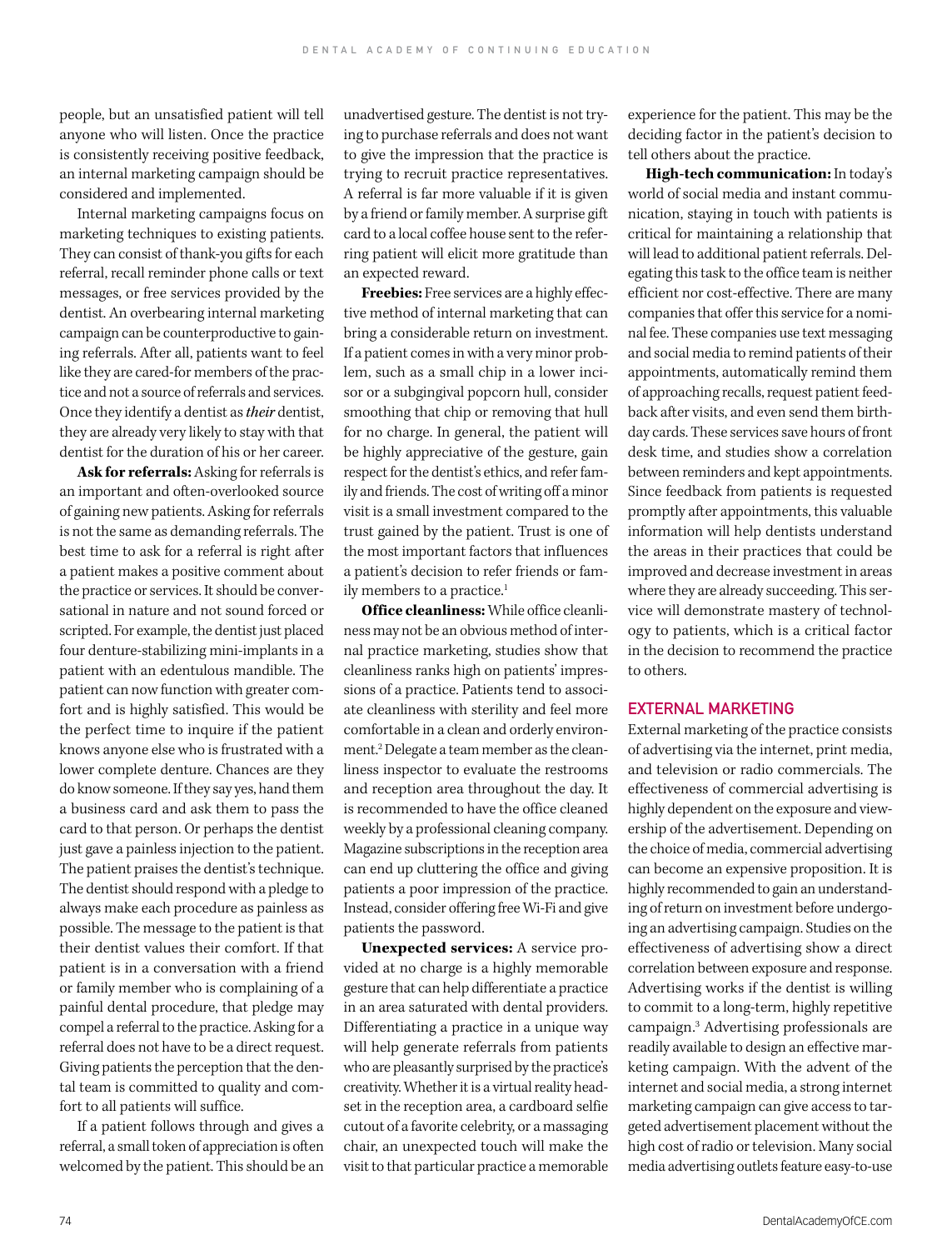tools that require minimal training to implement. Facebook advertising allows dentists to decide which locality and demographic sees their advertisement. This feature spares the expense of blanket marketing and tailors ads to those most likely to respond. Every practice should have a social media presence that is active and engaging. Along with easy access to communication with the patient base, it gives patients the impression that they are part of the practice's inner group. Studies show that millennials respond to the personal attention provided by social media.4

**Reviews:** The influence of social media and internet reviews should not be underestimated. As part of an external marketing campaign, online reviews should be checked frequently. Most dentists will get an occasional negative review. While it is tempting to confront a negative reviewer, HIPAA regulations limit the ability to counter negative reviews. It is wise to confirm the validity of the reviewer as there are many nefarious actors on the internet who post negative reviews for unethical reasons. If a negative fake review is found, contact the hosting website immediately and request removal. Be sure to balance any negative online reviews with overwhelmingly positive ones. It is acceptable to request a positive review from a highly satisfied patient. A negative review, while unsettling, can actually work in the dentist's favor. If potential patients see only positive five-star ratings on a practice, they will likely get the impression that the reviews are compromised. A negative review will give validity to all of the positive reviews.

**Advertising low-cost services:** Examples of practices advertising low-cost services are plentiful. Ads that contain discounts will often get the most responses from those seeking a single, low-priced visit or service and nothing more. It is often difficult to explain to patients who need comprehensive periodontal therapy why the \$99 special is insufficient. Advertise aspects of the practice that reflect the type of relationship the practice hopes to develop with patients. A well-run practice that is thorough, efficient, and technologically advanced may be more appealing to patients who have the highest dental IQ.

**Mailings:** Another form of external

marketing that should be considered is mailed advertisements. While the majority of these ads will end up in the trash, a carefully targeted mailing campaign may be an effective tool to recruit patients. Mailing lists for specific areas can be purchased from online sources or packaged with an ad by an advertising company. If a practice is located in an area of rapid growth or migration, targeting new arrivals to the area will provide optimal results. These advertisements are often in the form of welcoming the person to the area, an introduction to the practice, and an incentive to appoint. If the practice has received positive reviews on the internet, be sure to mention this in the introduction. Positive internet reviews are a strong influencing factor in a patient's choice of practice.

**Evening hours:** As dental professionals continue to grow in numbers, attracting new patients becomes more and more competitive. Established dental practices with limited available appointments may find it difficult to accommodate dental emergencies. This can provide less established offices with an opportunity to quickly gain patients in their hour of need. Studies show dental emergencies often occur in the evening as cortisol levels decrease. Offering evening hours may provide an excellent source of new patients for the practice. Although it may involve sacrificing time with family, evening hours can be limited to a few days per week. If an office decides providing evening hours is beneficial, they should inform local dentists of their availability. Established practices in the area might be happy to have a source of care for after-hour emergencies. They may even be willing to provide contact information to their patient base.

#### **CONCLUSION**

After careful analysis of the practice and its capacity for growth, implementing a strong patient referral system will bring exponential growth. The internal marketing strategies outlined in this article are easily implemented with minimal cost. Depending on individual circumstances, trial and error may be required to understand which ones work most favorably. External marketing campaigns require a greater financial investment and should be well outlined before

implementation. Technology will aid both internal and external campaigns by reducing costs, minimizing effort, and maximizing exposure. A combination of methods will often produce the greatest results. As the patient base grows, the practice will likely receive more referrals in conjunction with that growth. Deciding when to begin or end a campaign is based on capacity to treat new patients. If these methods are implemented successfully, dentists can get back to doing what they do best—delivering expert care to patients.

#### **REFERENCES**

- 1. 1. Jacquot J. Trust in the dentist-patient relationship: a review. *J Young Investig* website. https://www.jyi.org/2005-june/2005/6/8/trustin-the-dentist-patient-relationship-a-review. Published June 1, 2005.
- 2. 2. Newsome PR, Wright GH. A review of patient satisfaction: 2. Dental patient satisfaction: an appraisal of recent literature. *Br Dent J*. 1999;186(4 Spec No):166-170. doi:10.1038/ sj.bdj.4800053.
- 3. 3. Schmidt S, Eisend M. Advertising repetition: a meta-analysis on effective frequency in advertising. *J Advert.* 2015;44(4):415-428.
- 4. 4. Pitta D. The challenges and opportunities of marketing to millennials. *J Consum Mark.*  2012;29(2).

#### FADY HADDAD, DDS,



graduated from University of Maryland School of Dentistry in the class of 2000. Since that time, he has developed a renowned and respected private practice. Dr. Haddad is an accomplished author of continuing education

courses. He is a loving father and husband, with two children. He enjoys playing guitar and scuba diving in his spare time.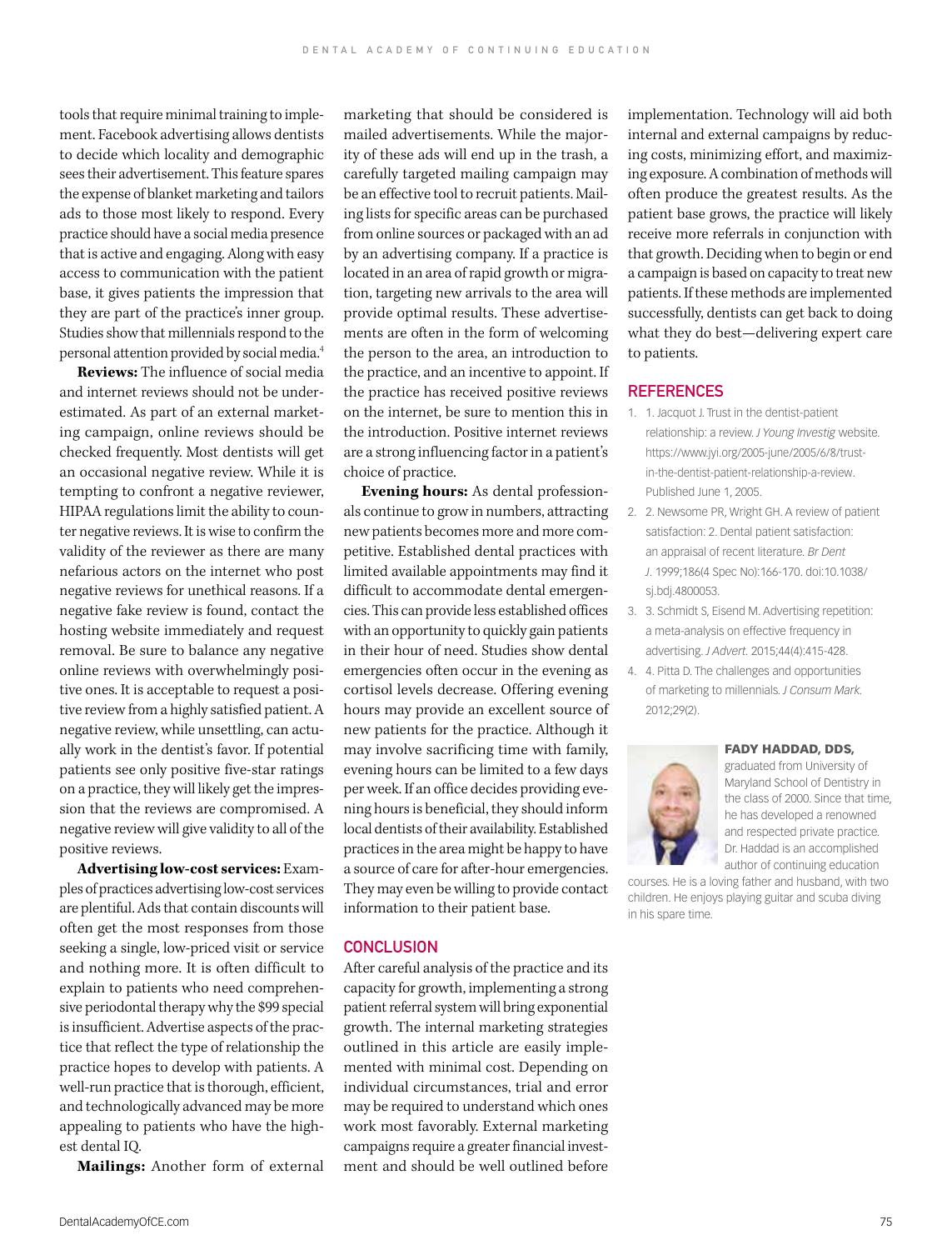### ONLINE COMPLETION

#### QUICK ACCESS CODE 15417

Take this test online for immediate credit. Go to dentalacademyofce.com and log in. If you do not have an account, sign up using enrollment key DACE2019. Then, find this course by searching for the title or the quick access code. Next, select the course by clicking either the "ENROLL" or "\$0.00" option. Continue by placing the course in your cart and checking out, or press "Start." After you have read the course, you may take the exam. Search for the course again and place the exam in your cart. Check out, take the exam, and receive your credit!

### QUESTIONS

#### **1. Methods used to gain new patients include:**

- A. Internal marketing
- B. External marketing
- C. Technological advances
- D. All of the above

#### **2. Types of dental insurance include:**

- A. PPO
- B. DMO
- C. Traditional insurance
- D. All of the above

#### **3. Dental Maintenance Organizations:**

- A. Pay a fee for every service
- B. Pay a monthly patient listing fee
- C. Pay 100% of the dentist's fee schedule
- D. Are no longer available

#### **4. Accepting dental insurance:**

- A. Is required by law
- B. Is the only way to get patients
- C. Puts your practice name on a list of current providers
- D. Requires a lifelong commitment

#### **5. Internal marketing:**

- A. Should be constant and relentless
- B. Is the most expensive form of marketing
- C. Should be attempted as a last resort
- D. Should be subtle and suggestive

#### **6. Patient satisfaction surveys should:**

- A. Be ignored
- B. Be given to every patient
- C. Be used to determine areas that need improvement
- D. Never be mailed to patients

#### **7. Patient questionnaires should ask:**

- A. About office cleanliness
- B. About staff friendliness
- C. About perceived value
- D. All of the above

#### **8. Thank-you gifts for referrals:**

- A. Should never be given
- B. Should be over \$100 in value
- C. Should be a small token of appreciation
- D. Are expected by all patients

#### **9. The best time to ask a patient for referrals is:**

- A. During the appointment call
- B. During a complex procedure
- C. After the patient praises your practice
- D. Three weeks after the appointment

#### **10. A pledge of quality to your patients:**

- A. Is counterproductive
- B. Will help build trust
- C. Will encourage referrals
- D. B and C

#### **11. Providing free services:**

- A. Is a liability
- B. Will ruin your practice
- C. Will be remembered fondly by the patient
- D. Is not recommended

#### **12. A free service will help build:**

- A. Patient trust
- B. Patient awareness
- C. A strong referral base
- D. A and C

#### **13. Office cleanliness is an example of:**

- A. External marketing
- B. Internal marketing
- C. A well-trained team
- D. Good dentistry

#### **14. In lieu of magazines:**

- A. A free Wi-Fi password should be offered
- B. Coffee should be made available
- C. An electronic tablet should be offered
- D. No entertainment should be considered

76 DentalAcademyOfCE.com

#### **15. Differentiating your practice:**

- A. Is not necessary
- B. Will reduce referrals
- C. Will make your practice more memorable
- D. Is prohibited by ADA standards

#### **16. Social media:**

- A. Is rarely utilized by patients
- B. Violates HIPAA regulations
- C. Should be attempted only by professionals
- D. Is vital to internal and external marketing campaigns

#### **17. Appointment reminders:**

- A. Are best delegated to the front staff
- B. Are a form of external marketing
- C. Are annoying to patients
- D. Reduce no-show rates

#### **18. Forms of external marketing include:**

- A. Television
- B. Radio
- C. Print media
- D. All of the above

#### **19. Advertising your practice:**

- A. Is ineffective
- B. Works best with consistent repetition

B. Will likely bring long-term patients

- C. Is cost-efficient
- D. Will generate suspicion

#### **20. A discount coupon:** A. Is strongly suggested

C. Builds patient trust D. Should be avoided

**21. Social media campaigns:**  A. Are expensive

> B. Are difficult to implement C. Are a form of targeted marketing D. Do not require frequent updates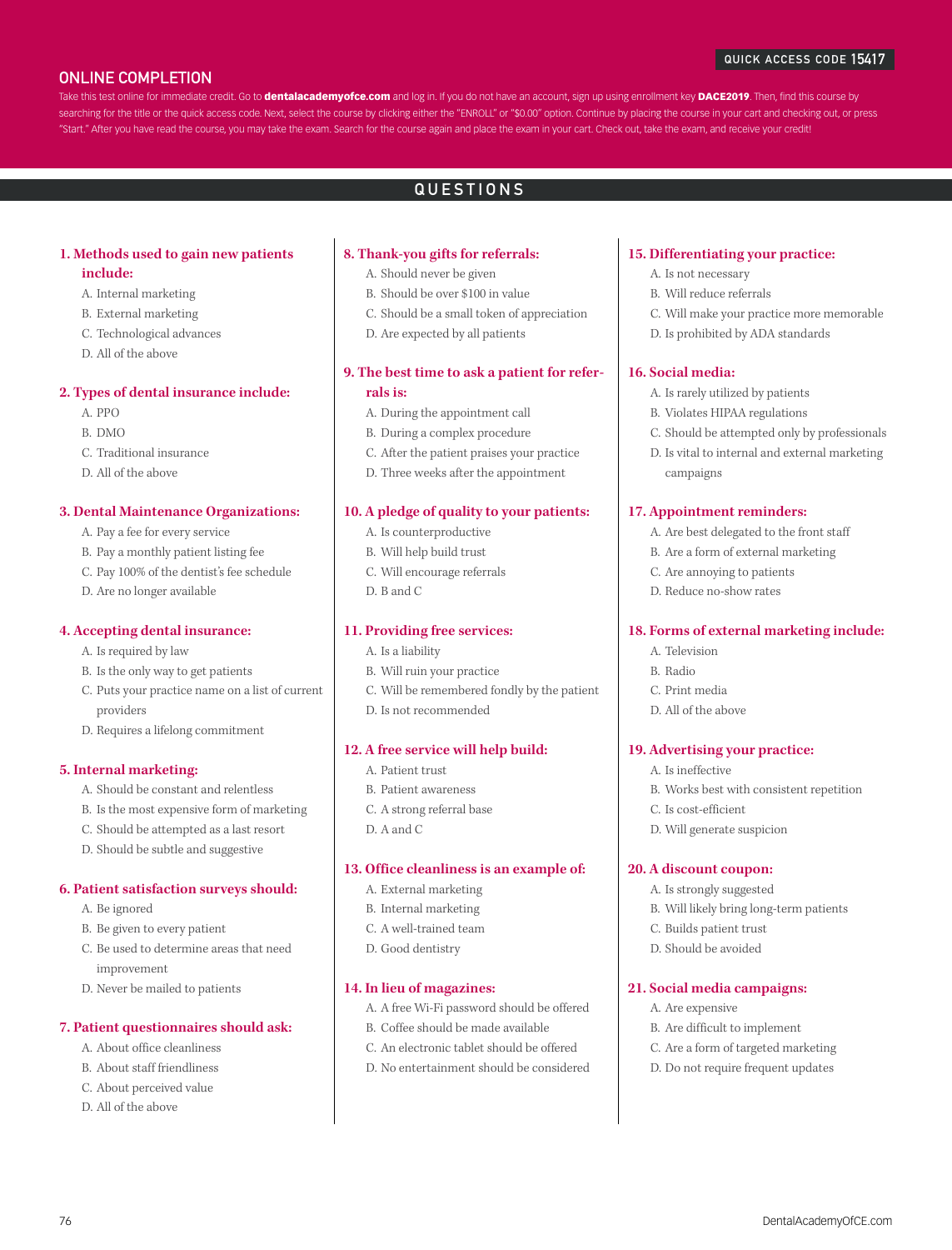#### QUICK ACCESS CODE 15417

#### ONLINE COMPLETION

Take this test online for immediate credit. Go to dentalacademyofce.com and log in. If you do not have an account, sign up using enrollment key DACE2019. Then, find this course by searching for the title or the quick access code. Next, select the course by clicking either the "ENROLL" or "\$0.00" option. Continue by placing the course in your cart and checking out, or press "Start." After you have read the course, you may take the exam. Search for the course again and place the exam in your cart. Check out, take the exam, and receive your credit!

### QUESTIONS

#### **22. Communicating effectively with your patients:**

- A. Is more efficient with social media
- B. Will have no effect on patient referrals
- C. Is not a patient expectation
- D. Can increase liability

## **23. Millennial-aged patients respond**

#### **mostly to:**

- A. Television commercials
- B. Radio commercials
- C. Mailed advertisements
- D. Social media recommendations

#### **24. Negative online reviews:**

- A. Are not a concern
- B. Should be aggressively negated
- C. Should be investigated for validity
- D. Will ruin your practice

#### **25. Positive online reviews:**

- A. Should be fabricated
- B. Are always trusted
- C. Can be requested from satisfied patients
- D. Will not be considered by most patients

#### **26. Mailed advertisements:**

- A. Are shown to be most effective
- B. Should target a 100-mile radius
- C. Are effective after one cycle
- D. Should target patients new to your area

#### **27. Patient referrals:**

- A. Are always followed through
- B. Are most valuable when given by friends or Family
- C. Should be purchased from patients
- D. Should never be rewarded

#### **NOTES**

#### **28. Patient communication services include:**

- A. Recall reminders
- B. Appointment confirmations
- C. Prescription refills
- D. A and B

#### **29. Your advertisement should highlight:**

- A. The lowest price
- B. The latest technology
- C. Your commitment to quality
- D. B and C

#### **30. A well-run marketing campaign:**

- A. Should consider multiple marketing approaches
- B. Should be implemented throughout the duration of the practice
- C. Should be implemented at any cost
- D. Can be accomplished only by a professional